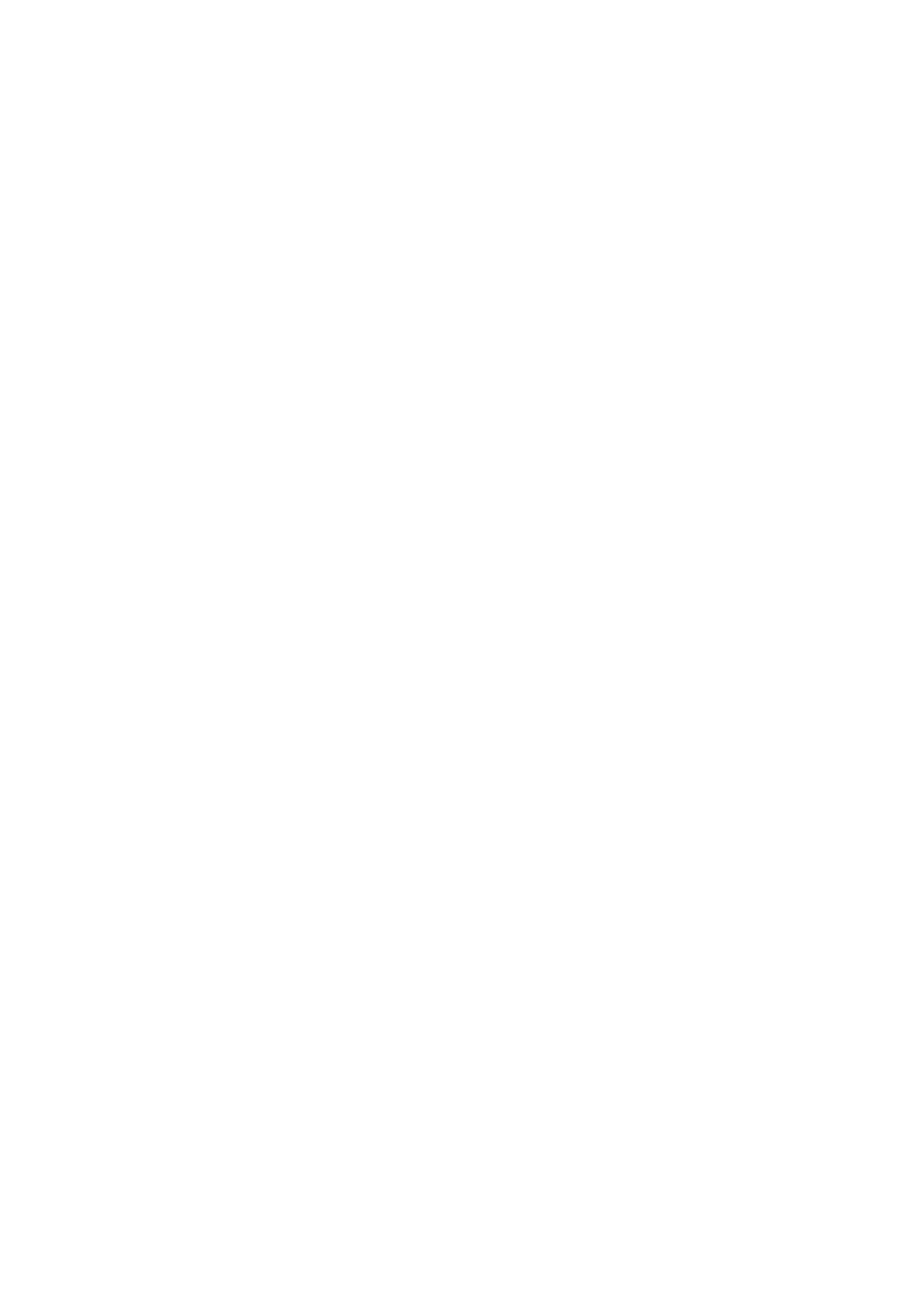## Bilateral Comparison of 10 V Standards between the NML (Ireland) and the BIPM, March to April 2005 (part of the ongoing BIPM key comparison BIPM.EM-K11b)

by O. Power\*\*, D. Reymann\* and T. J. Witt\*

\*Bureau International des Poids et Mesures, F-92312 Sèvres Cedex

\*\* National Metrology Laboratory, Glasnevin, Dublin 9, Ireland

 As a part of the ongoing BIPM key comparison BIPM.EM-K11b, a comparison of the 10 V voltage reference standards of the BIPM and the National Metrology Laboratory (NML), Dublin, Ireland, was carried out from March to April 2005. Two BIPM 732B Zener diode-based travelling standards, BIPM8 and BIPM9, were transported by freight. The NML measurements were carried out by comparison with the mean of the NML voltage standard. The BIPM measurements of the travelling standards were carried out by direct comparison with the Josephson effect standard. Results of all measurements were corrected for the dependence of the output voltages on ambient temperature and pressure.

 Figure 1 shows the measured values obtained for the two standards by the two laboratories. The BIPM values and uncertainties, and those of the NML are calculated for the reference date from linear least-squares fits to all data from each laboratory.

 Table 1 lists the results of the comparison and the component uncertainty contributions for the comparison NML/BIPM. Experience has shown that flicker or 1/f noise dominates the stability characteristics of Zener-diode standards and it is not appropriate to use the standard deviation divided by the square root of the number of observations to characterize the dispersion of measured values. For the present standards, the relative value of the flicker floor voltage is about 1 part in  $10^8$ .

In estimating the uncertainty we have calculated the *a priori* uncertainty based on all known uncorrelated sources except that associated with the stability of the standards when transported. We compare this with the a posteriori uncertainty estimated by the standard deviation of the mean of the results from the two travelling standards. With only two travelling standards, the uncertainty of the standard deviation of the mean is comparable to the value of the standard deviation of the mean itself. If the a posteriori uncertainty is significantly different from the *a priori* uncertainty, we assume that a standard has changed in an unusual way and we use the larger of these two estimates in calculating the final uncertainty.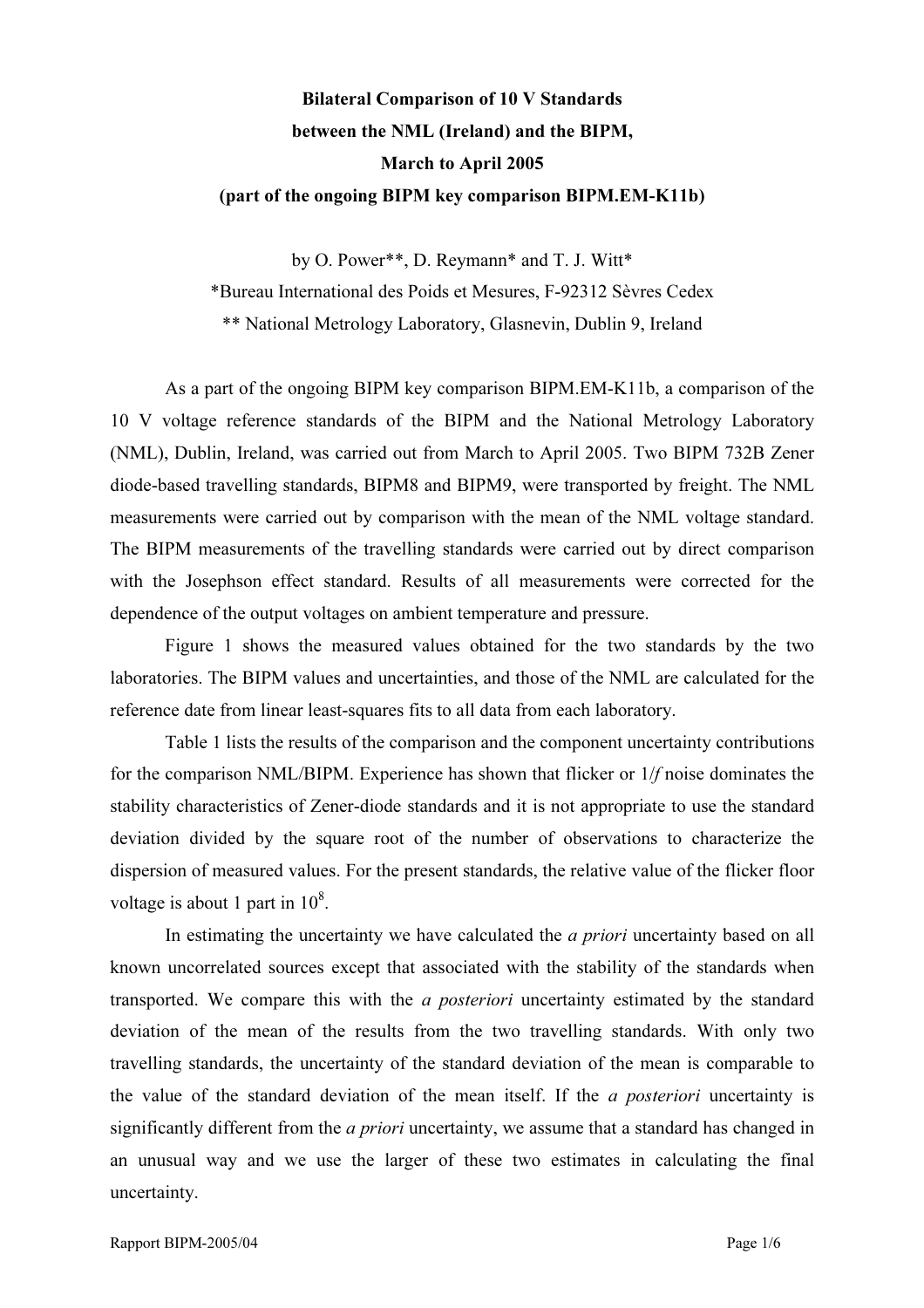In Table 1, the following elements are listed:

(1) the predicted value  $U<sub>NMI</sub>$  of each Zener, computed using a linear least squares fit to all of the data from the NML and referenced to the mean date of the NML's measurements;

(2) the Type A uncertainty due to the instability of the Zener, computed as the standard uncertainty of the value predicted by the linear drift model, or as an estimate of the 1/f noise voltage level;

(3) the uncertainty component arising from the measuring equipment of the NML: this uncertainty is completely correlated between the different Zeners used for a comparison<sup>[1]</sup>;

(4-6) the corresponding quantities for the BIPM referenced to the mean date of the NML's measurements;

(7) the uncertainty due to the combined effects of the uncertainties of the pressure and temperature coefficients and to the difference of the mean pressures and temperatures in the participating laboratories; although the same equipment is used to measure the coefficients for all Zeners, the uncertainty is dominated by the Type A uncertainty of each Zener, so that the final uncertainty can be considered as uncorrelated among the different Zeners used in a comparison;

(8) the difference  $(U_{NML} - U_{BIPM})$  for each Zener, and (9) the uncorrelated part of the uncertainty;

(10) the result of the comparison, which is the weighted mean of the differences of the calibration results for the different standards, using as weights the reciprocal of the square of the uncorrelated part of the uncertainty components for each travelling standard;

(11 and 12) the uncertainty of the transfer, estimated by the following two methods:

(11) the a priori uncertainty, which is the standard deviation of the mean value of the results, from the different Zeners, counting only the uncorrelated uncertainties of the individual results;

(12) the a posteriori uncertainty, which is the standard deviation of the mean of the different results;

(13) the correlated part of the uncertainty;

and

 $\overline{a}$ 

(14) the total uncertainty of the comparison, which is the root sum square of the correlated part of the uncertainty and of the larger of (11) and (12).

<sup>[1.]</sup> At 10 V, there is a high degree of correlation between these input quantities and we can assume a correlation coefficient of unity without significantly affecting the standard uncertainty of the result of this comparison.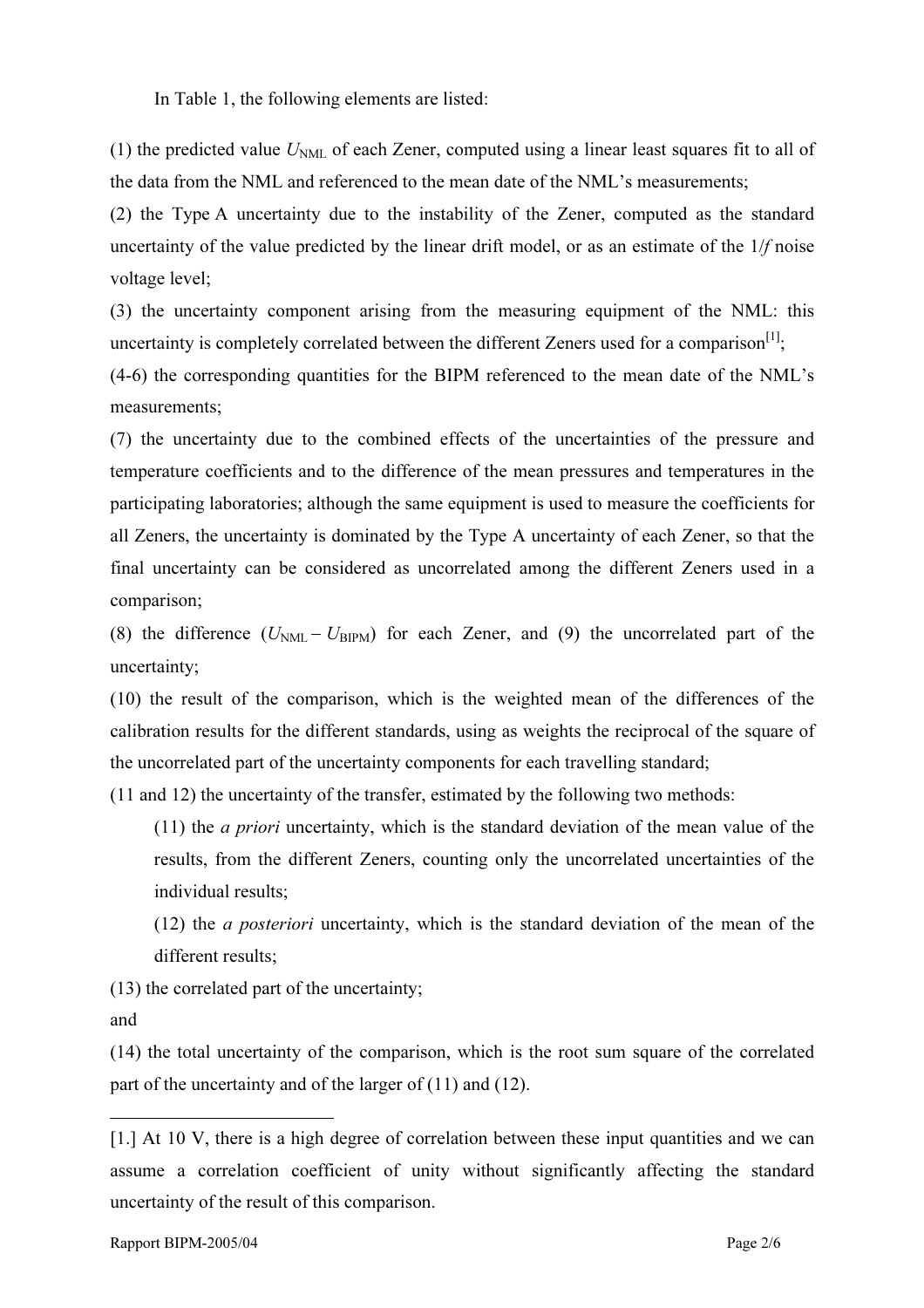Table 2 summarizes the uncertainties due to the BIPM measuring equipment.

Table 3 lists the uncertainties of maintenance and measuring equipment at the NML.

 The final result of the comparison is presented as the difference between the value assigned to a 10 V standard by the NML, at the NML,  $U<sub>NML</sub>$ , and that assigned by the BIPM, at the BIPM,  $U_{\text{BIPM}}$ , which for the reference date is

$$
U_{\text{NML}} - U_{\text{BIPM}} = 0.30 \text{ }\mu\text{V};
$$
  $u_c = 1.36 \text{ }\mu\text{V on } 2005/03/24,$ 

where  $u_c$  is the combined Type A and Type B standard uncertainty from both laboratories, that is the standard uncertainty associated with the measured difference.

As can be observed in Figure 1, the values of the first two measurements of BIPM8 at the NML differ significantly from the other measurements: this is not observed on the values of BIPM9. In order to compute the results of the comparison with the same number of measurements on the two Zeners, the first two NML measurements are considered as preliminary.

This is a very satisfactory result. The differences between the values assigned to both travelling standards by the two laboratories are well within the standard uncertainties associated with these differences.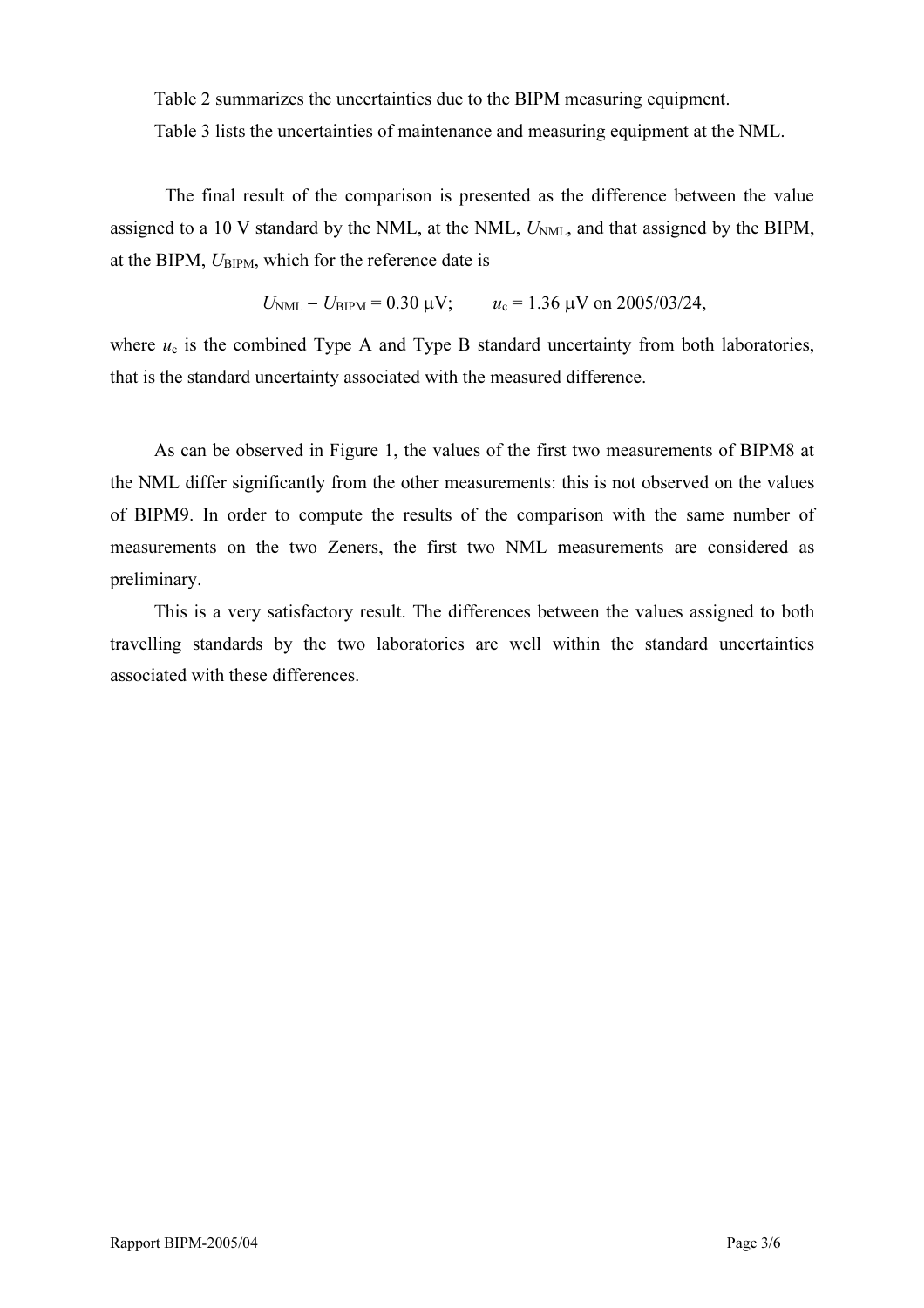*U <sup>Z</sup>*/µV



Figure 1. Voltage of BIPM8 and BIPM9 at 10 V as a function of time, with linear leastsquares fit to the measurements of the BIPM.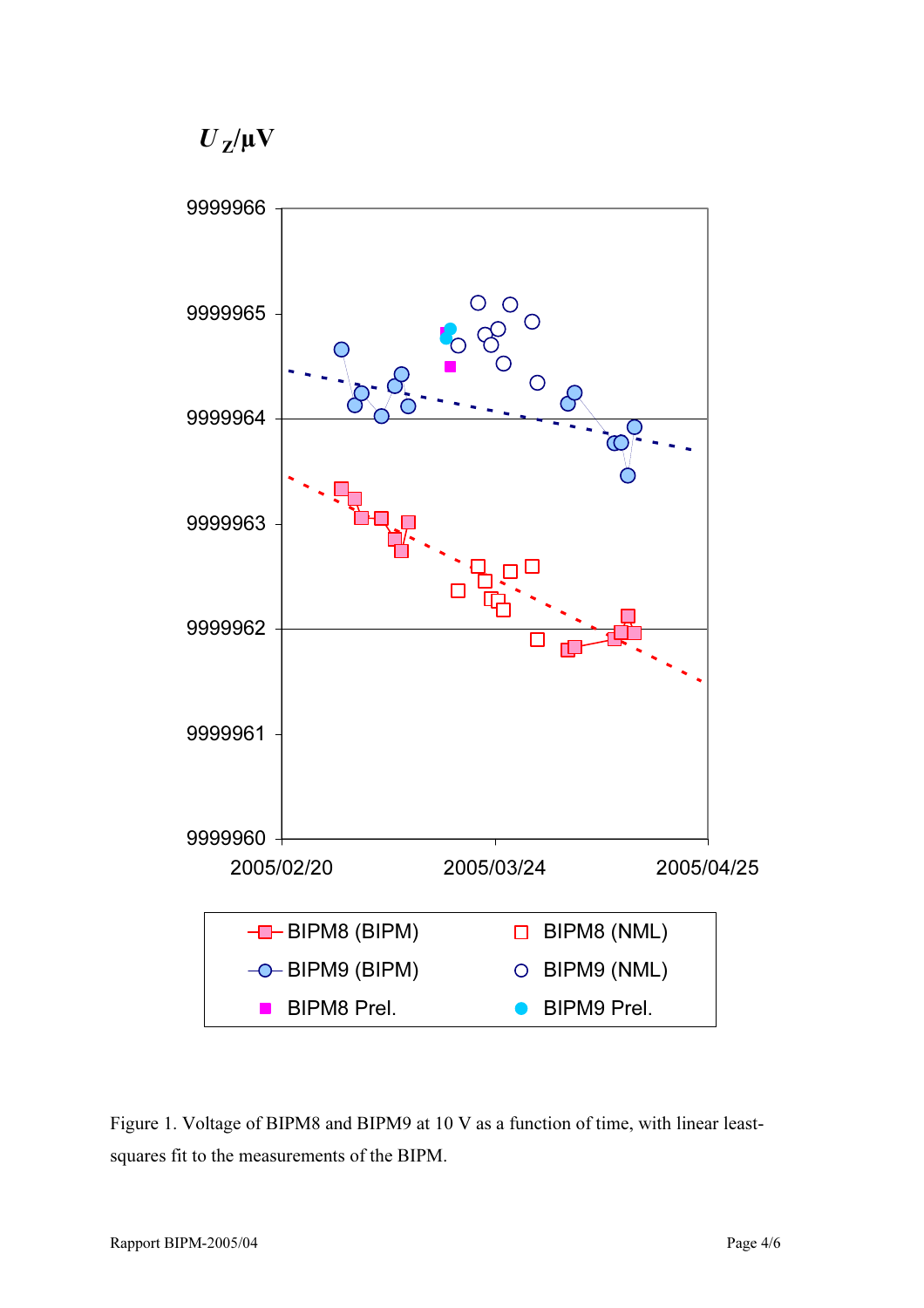Table 1. Results of the NML(Ireland)/BIPM bilateral comparison of 10 V standards using two Zener travelling standards: reference date 24 March 2005. Uncertainties are  $1\sigma$  estimates. The uncorrelated uncertainty is  $w = [r^2 + r^2 + r^2]^{1/2}$ , the expected transfer uncertainty is  $x = [w_8^{-2} + w_9^{-2}]^{-1/2}$ , and the correlated uncertainty is  $y = [s^2 + u^2]^{1/2}$ .

|                |                                                              | BIPM8           | BIPM9    |                  |
|----------------|--------------------------------------------------------------|-----------------|----------|------------------|
| $\mathbf{1}$   | <i>NML</i> (Ireland) $(U_Z - 10V)/\mu V$                     | $-37.65$        | $-35.22$ |                  |
| 2              | type-A uncertainty/ $\mu$ V                                  | 0.10            | 0.10     | r                |
| 3              | equipment uncertainty/ $\mu$ V                               | 1.30            |          | $\boldsymbol{S}$ |
| $\overline{4}$ | $(U_Z - 10V)/\mu V$<br><b>BIPM</b>                           | $-37.55$        | $-35.94$ |                  |
| 5              | type-A uncertainty/ $\mu$ V                                  | 0.10            | 0.10     | t                |
| 6              | equipment uncertainty/ $\mu$ V                               | 0.01            |          | $\boldsymbol{u}$ |
| 7              | pressure and temperature<br>corrections uncertainty/ $\mu$ V | 0.03            | 0.04     | $\mathcal{V}$    |
| 8              | $(U_{Z>NML}-U_{Z-BIPM})/\mu V$                               | 0.72<br>$-0.10$ |          |                  |
| 9              | uncorrelated uncertainty/ $\mu$ V                            | 0.14            | 0.15     | $\mathcal W$     |
| 10             | $<\!\!U_{\rm NML} - U_{\rm BIPM}\!\!>\!\!/\mu{\rm V}$        | 0.30            |          |                  |
| 11             | expected transfer uncertainty/ $\mu$ V                       | 0.10            |          | $\mathcal{X}$    |
| 12             | $s_M$ of difference for two Zeners/ $\mu$ V                  | 0.41            |          |                  |
| 13             | correlated uncertainty/ $\mu$ V                              | 1.30            |          | $\mathcal V$     |
| 14             | comparison total uncertainty/ $\mu$ V                        | 1.36            |          |                  |
|                |                                                              |                 |          |                  |